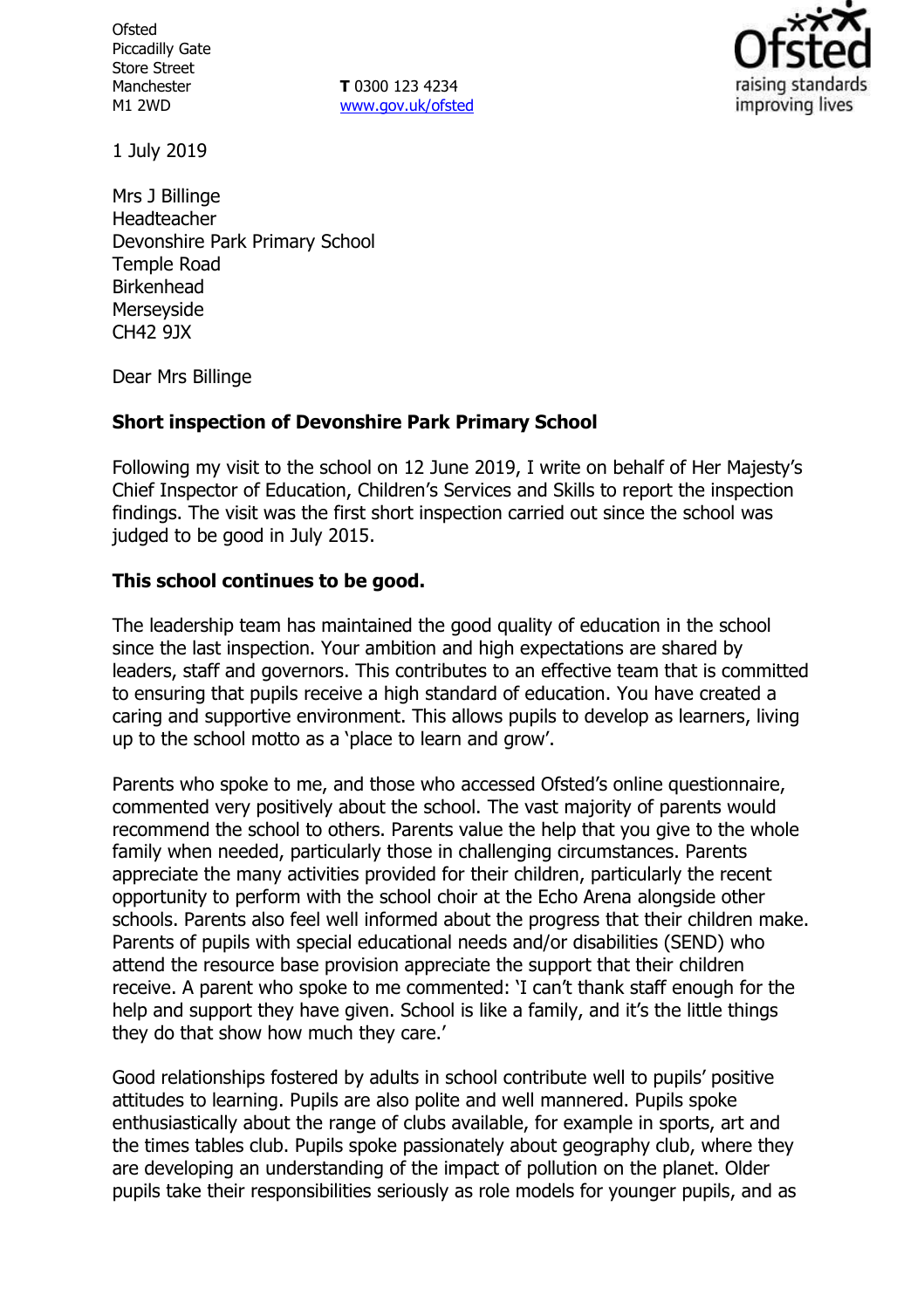

members of committees. Pupils feel valued and listened to by adults in school. Pupils are actively campaigning to ensure that parking around school does not put pupils walking to school in danger. Leaders provide opportunities for pupils to broaden their horizons through residential trips and visits, especially disadvantaged pupils. Pupils have aspirations to be news reporters, teachers, scientists and to work with animals. Pupils enjoy learning because teachers make the experience engaging and interesting.

During the inspection, I followed up several key lines of enquiry. These included the areas for improvement identified at the previous inspection. Professional development is given a high priority. You have developed a culture of professional dialogue between staff. Leaders ensure that staff have the knowledge and understanding that they need to support pupils' learning effectively, particularly pupils with SEND. Staff appreciate the opportunity to share knowledge and expertise with colleagues, including colleagues in other schools. Leaders routinely check on the quality of teaching and review the progress that pupils make in their learning. Leaders challenge staff effectively and provide support when necessary. As a result, the quality of teaching has improved since the last inspection.

# **Safeguarding is effective.**

Safeguarding is given a high priority. Leaders ensure that all safeguarding arrangements are fit for purpose. There are effective checks to make sure that all adults in school are safe to work with children. The high-quality training that staff receive enables them to quickly identify any signs of neglect or abuse. Safeguarding arrangements are understood well by staff. All records are detailed and securely kept.

Leaders work effectively with charities and other agencies to ensure that pupils and families receive additional guidance and support when necessary. Pupils are taught how to keep themselves safe in a variety of situations. For example, they learn about road safety and keeping safe when they are using the internet.

Pupils understand the different forms that bullying can take. Pupils who spoke with me commented that any incidents are dealt with quickly by staff. They said that teachers help them to make the right choices about how they behave towards others. Pupils feel safe in school. They said that they were confident that there would always be someone to talk with if they had any worries or concerns. Pupils appreciate the presence of Dodger, the school's trained social and emotional support dog. Pupils explained how he helps them to feel calm when they are anxious.

# **Inspection findings**

■ You have worked to resolve the areas for improvement identified at the last inspection in writing and mathematics. Leaders' evaluation identified gaps in pupils' knowledge, particularly in pupils' vocabulary, knowledge, grammar and spelling. This was hindering progress in their writing. Training for staff on the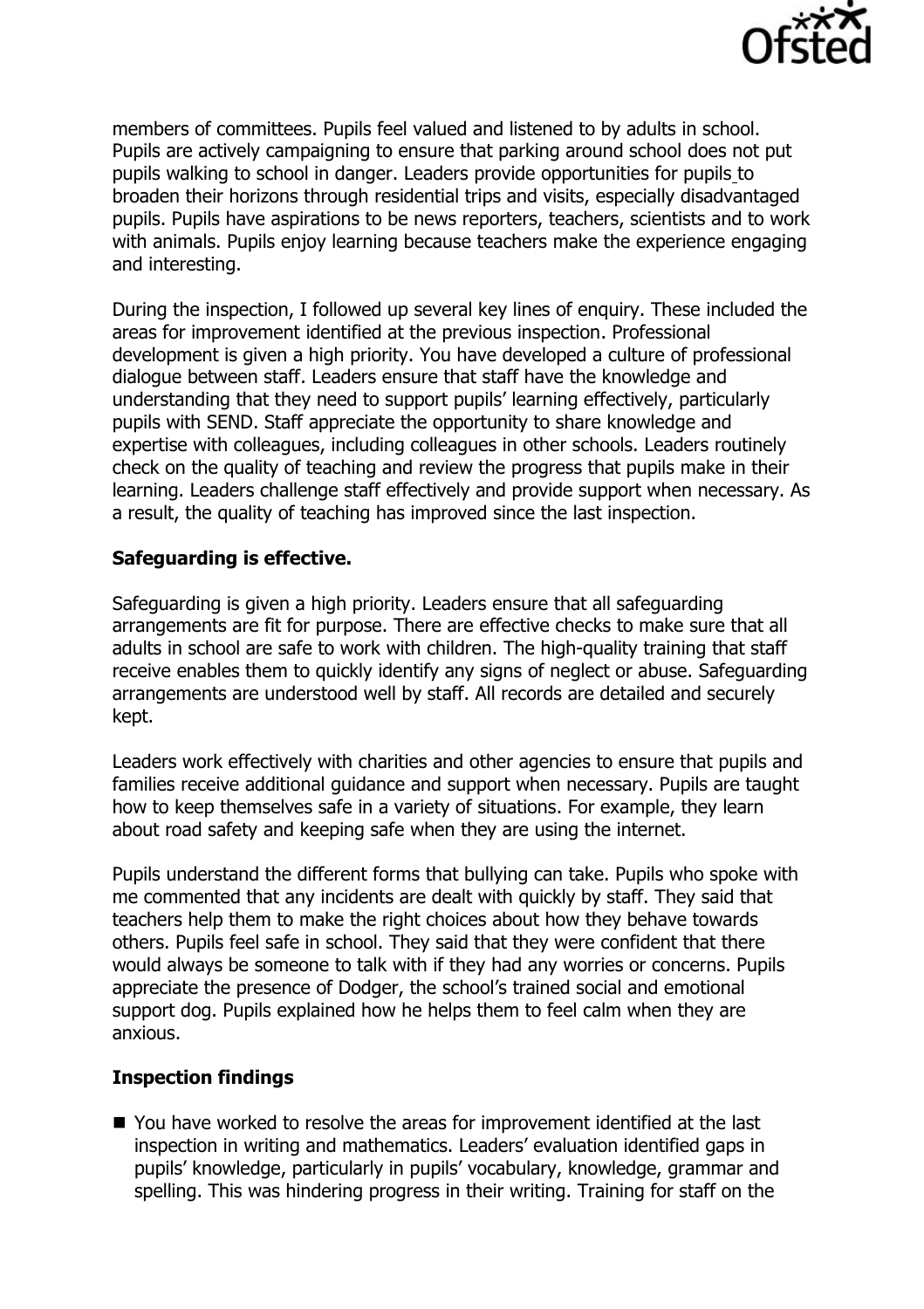

changes in how reading and writing are taught ensures that learning opportunities build progressively on pupils' prior knowledge. Carefully selected texts are used effectively to support pupils' knowledge and understanding in other curriculum subjects. Teachers use assessment information effectively. Pupils who are struggling get the help that they need from skilled support staff. Leaders monitor the quality of teaching and provide support and coaching for teachers where necessary. Teachers check their judgements with colleagues, including colleagues in other schools. Pupils take pride in their achievements. They know what they need to do to improve their work further. Work in pupils' books is well presented. It shows that pupils are now making strong progress from their starting points. The quality of pupils' writing across the wider curriculum is also beginning to improve.

- $\blacksquare$  In mathematics, training for staff ensures that they plan activities that allow pupils to develop mathematical concepts effectively. Work in pupils' books shows that they are able to apply their mathematical knowledge when solving increasingly complex problems and explaining their reasoning. Leaders check that actions to improve the teaching of mathematics are applied consistently across the school. Teachers use assessment information well to ensure that learning activities meet pupils' needs well and provide appropriate challenge. Current pupils are making strong progress. However, it is too soon to see the impact of these improvements on published data at the end of key stage 2, particularly at the higher standard.
- Next, we looked at how you support disadvantaged pupils to overcome their barriers to learning. You have identified that social, emotional and mental health difficulties are a key barrier for an increasing proportion of pupils who often struggle to regulate their emotions. You work collaboratively with charities and other agencies to ensure that vulnerable pupils and their families receive appropriate support. Pupils are supported well by highly skilled staff, including the resident counsellor in school. Staff provide effective nurture and guidance for identified pupils. This enhances their well-being and attitudes to learning and is beginning to have a positive impact on the progress that pupils make.
- **Poor language and communication skills hinder pupils' progress. This is especially** the case for disadvantaged pupils. Leaders work with a range of professionals and other agencies to provide training for staff. As a result, staff are able to support pupils' spoken language and communication skills effectively. Staff use assessment information well to identify the precise gaps in pupils' language development. Staff provide the help and support that pupils need to catch up by the end of key stage 1. Engagement activities with parents ensure that they are beginning to develop the skills that they need to support their children's learning, for example workshops on reading aloud to their children and establishing routines at home.
- $\blacksquare$  I was also interested to see how you support pupils with SEND to be able to reach the potential of which they are capable. You are proactive in ensuring that all pupils with SEND receive high-quality support. This includes those who do not attend the three resource base provisions in school. Leaders work collaboratively with other professionals to access training and resources to support pupils' needs effectively. Skilled staff have the knowledge and understanding that they need to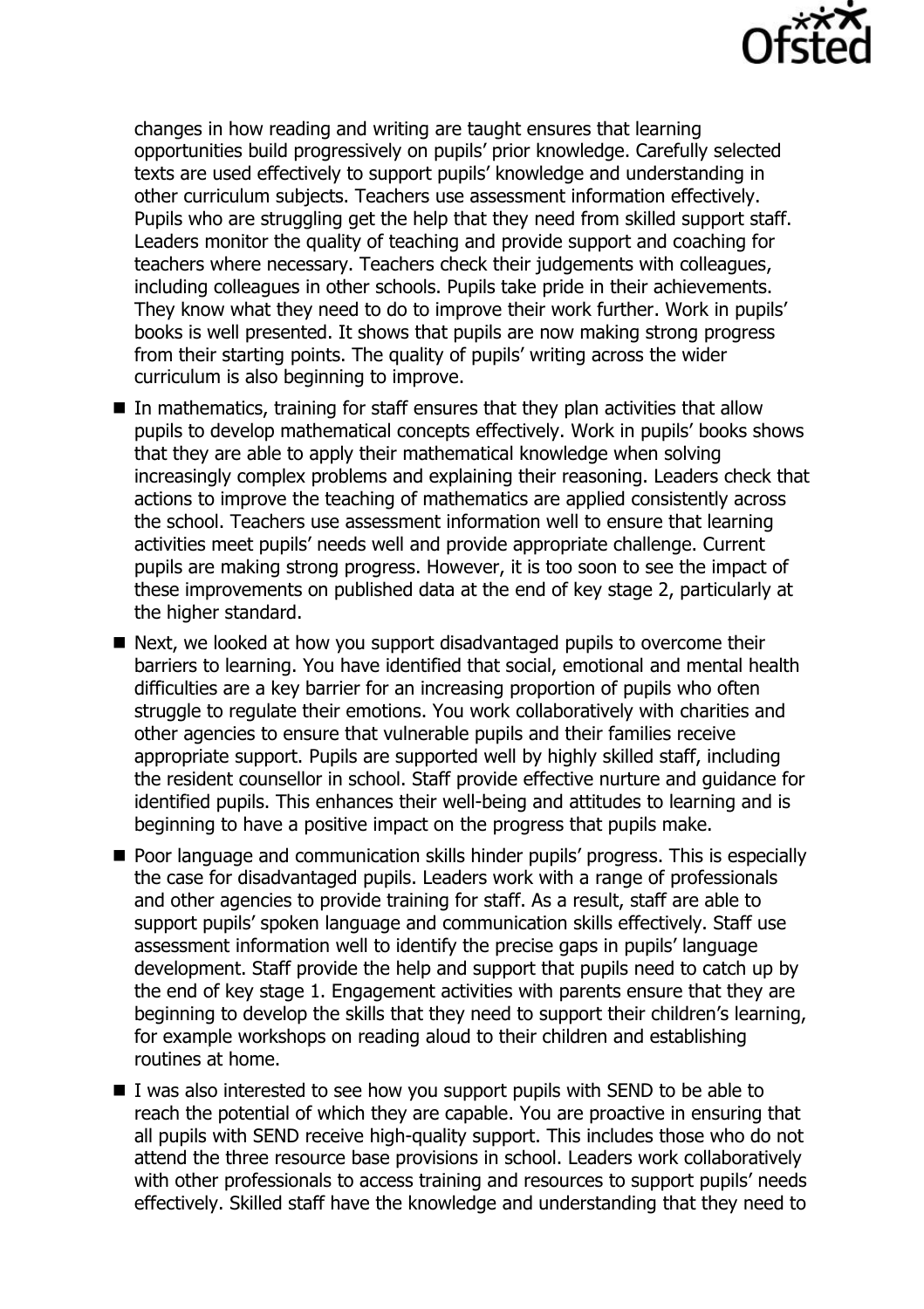

support pupils' individual needs well. Leaders liaise with other schools to ensure that information is shared as pupils enter and leave the school. This helps pupils to settle quickly into school. Detailed records show that pupils are making at least expected progress from their starting points. Parents commented very positively on the help and support provided by you and your staff. Parents are pleased with the progress that their children make.

- We also reviewed how you are improving outcomes for children in the early years. Children join the school with skills and knowledge below those typical for their age. Leaders are beginning to develop further the range of initiatives for parents and carers before their children start in Reception so that they have the knowledge and skills to support their children with their learning and the progress that they make. Leaders are beginning to share ideas and information with parents about how they can help to prepare their children for learning. Leaders are improving their engagement with the large number of local early years settings that children attend before starting in Reception. Leaders are beginning to share information effectively, particularly about the increasing proportion of children with SEND and disadvantaged children.
- Leaders in the early years have a good understanding of how children learn. Teachers use the assessment information they gather from a range of evidence, including from parents, to identify the next steps in children's learning. Teachers plan activities that capture children's interests and love of learning. This includes trips and visits to enrich the learning in school. Training for staff enables them to support children's language and ability to communicate clearly, including children with SEND. Staff in the part-time provision correct children's mispronunciations sensitively. Staff use questions to encourage the children to talk and develop their language. Positive relationships are fostered well by staff. This has an impact on children's positive attitudes to learning. Children chat happily together, for example sharing and taking turns while playing a missing number game independently. Evidence seen during the inspection shows that an increasing proportion of children are on track to achieve a good level of development by the end of the academic year.
- Finally, we discussed the actions that you have taken to improve attendance, particularly for pupils who are persistently absent from school. Attendance is monitored carefully, particularly for the most vulnerable pupils. Staff take swift action, including phone calls and visits to pupils' homes if pupils do not arrive at school on time. You know your families very well. Staff work to build trust and develop positive relationships. You work effectively with charities, other agencies and professionals. Leaders work with other schools to share good practice and expertise. You have introduced initiatives to improve attendance, for example, vouchers and certificates to reward good attendance. The breakfast club is well attended and provides pupils with a healthy breakfast and a calm start to the day. Pupils know that it is important to attend school every day. Their overall attendance continues to improve and is in line with national averages. However, despite these improvements, a proportion of pupils are persistently absent from school.